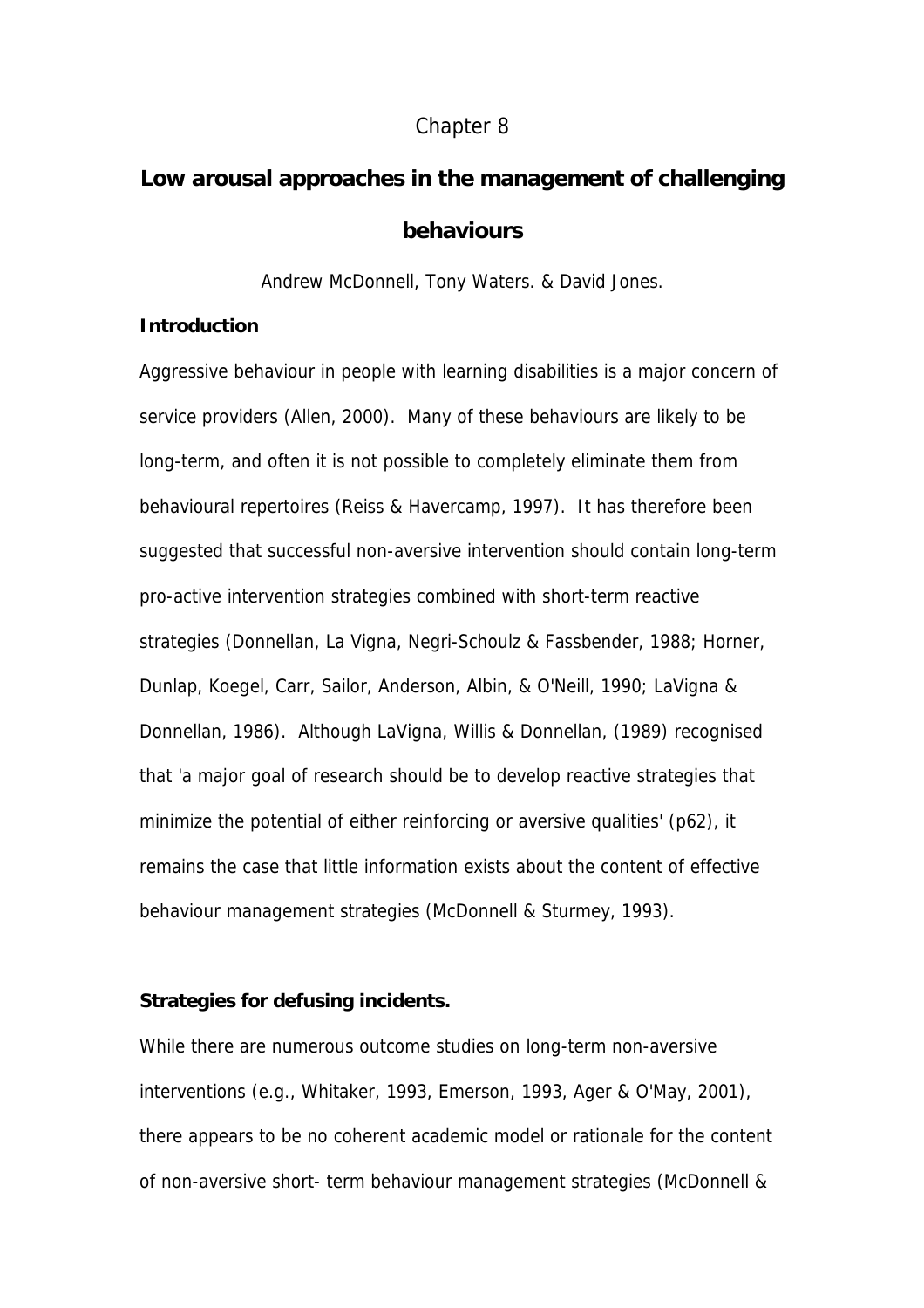Sturmey, 1993), and no equivalent supporting evidence base (Allen, 2001). Anecdotal evidence would suggest that the two most common strategies adopted in clinical practice involve stimulus change and ignoring behaviours. These will be discussed in turn.

Stimulus change has been defined as 'the sudden and non-contingent introduction of a new stimulus or the dramatic alteration of stimulus conditions resulting in a temporary period of target response reduction' (p.128) (Donnellan, LaVigna, Negri-Shoultz & Fassbender, 1988). This can involve doing something 'odd or bizarre' to interrupt a behaviour. Suggested strategies can include 'singing, jumping up and down, giving a ridiculous instruction, telling the other clients to jump up and down, laughing hysterically'. (Willis & LaVigna, 1985).

While this may be a theoretically valid strategy, practical applications of stimulus change could be potentially quite dangerous if utilised with high-risk behaviours. There is very little research conducted into the effectiveness of these types of procedures (McDonnell & Sturmey, 1993), and the social validity of some of these strategies must also be questioned (McDonnell & Sturmey, 1993; chapter ). Even if a strategy of this type was effective, it is still important to consider how other people might perceive its use. What would a lay observer think, for example, if they saw a member of staff apparently laughing hysterically at a person with a learning disability who appeared to be in distress?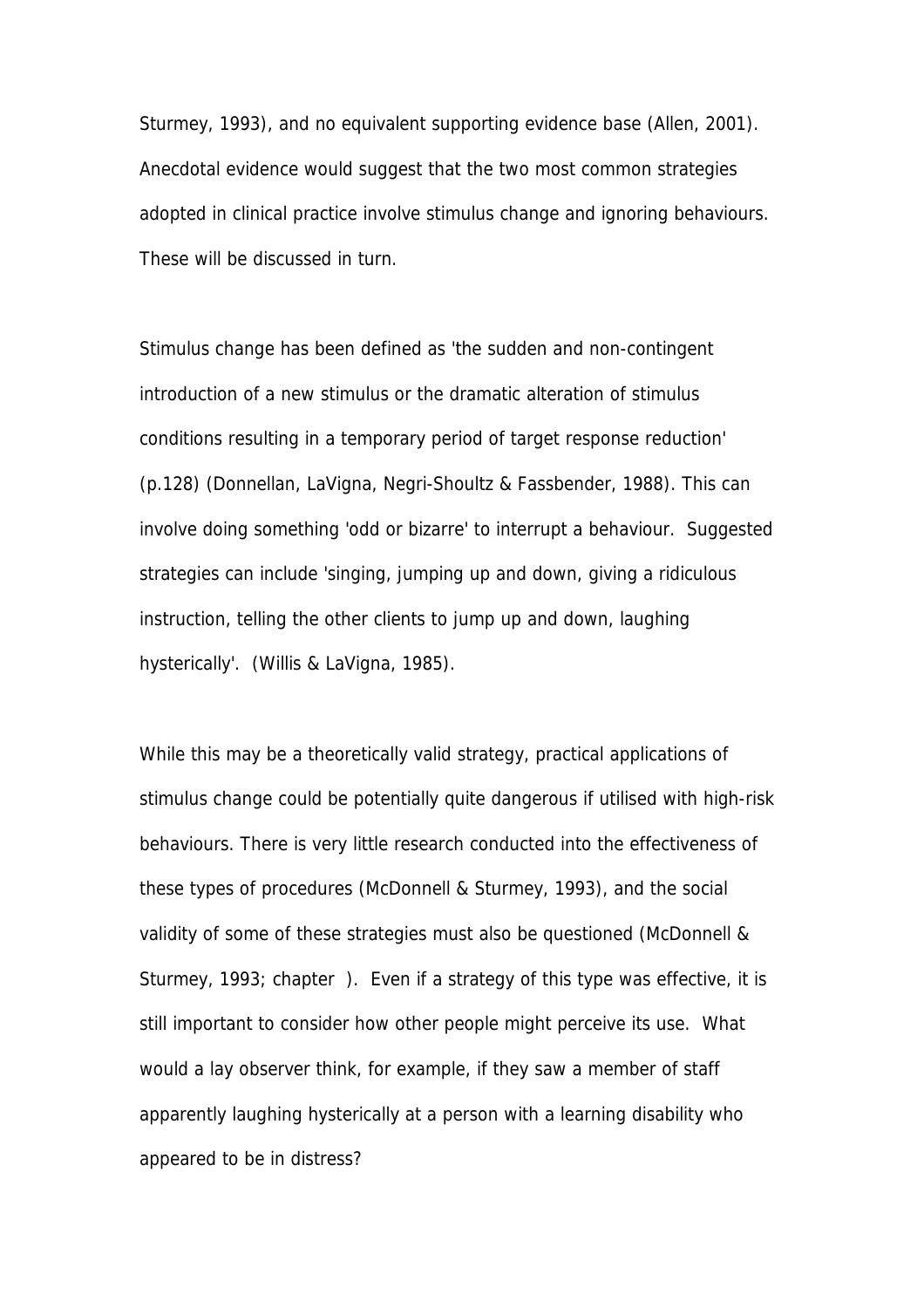#### **Low arousal approaches**

McDonnell, McEvoy & Dearden, (1994) reviewed a number of defusion strategies and recommended the adoption of low arousal approaches as a first option when designing reactive strategies. A low arousal approach:

 " attempts to alter staff behaviour by avoiding confrontational situations and seeking the least line of resistance."

(McDonnell, Reeves, Johnson & Lane, 1998, p164) In recognition of the potential role of cognitive behavioural frameworks in shaping staff behaviour (Kushlick, Trower & Dagnan, 1997), the approach has now been expanded to include cognitive as well as behavioural elements. Four key components are now considered central to low arousal approaches:

The reduction of potential points of conflict around an individual by decreasing staff demands and requests.

The adoption of verbal and non-verbal strategies that avoid potentially arousing triggers (direct eye contact, touch, avoidance of non-verbal behaviours that may lead to conflict, aggressive postures and stances).

The exploration of staff beliefs about the short-term management of challenging behaviours.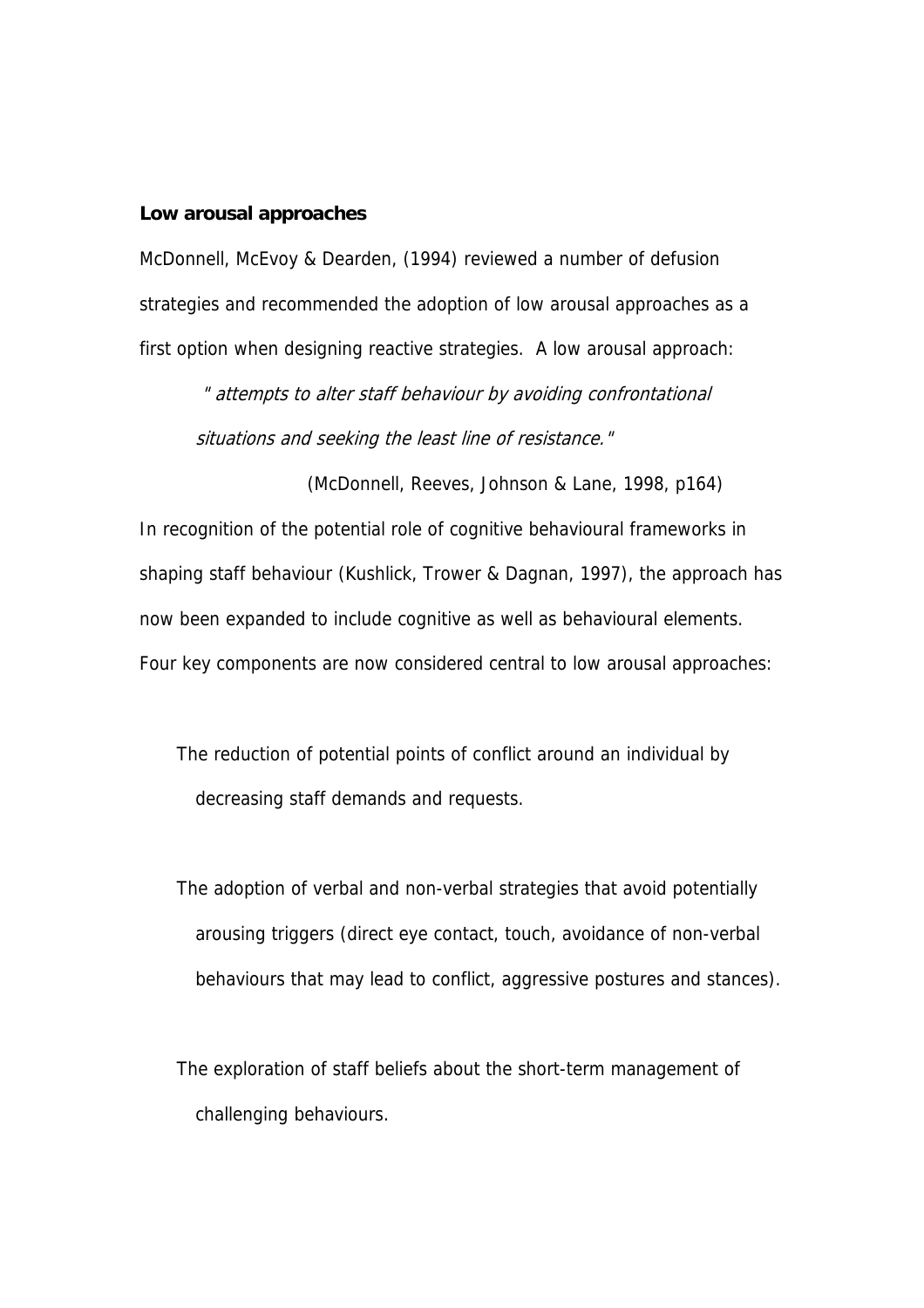The provision of emotional support to staff working with challenging individuals

In most low arousal behaviour management plans all four components will be addressed. In some plans specific aspects may take precedence. The remainder of this chapter will attempt to examine these behavioural, cognitive and emotional elements.

## **Behavioural Factors**

#### 1. Reducing staff demands / requests

Staff behaviour has become a major focus of recent research (Hastings & Brown, 2001). It has also been reported that staff demands often precede incidents of challenging behaviour (McDonnell, Johnson & Allen, 2001), and placing demands on a person who is probably already upset can lead to behavioural incidents (Carr & Newsom, 1985; Carr, Newsom & Binkoff, 1980).. Much of this behaviour may well operate on negative reinforcement principles (Taylor & Carr, 1992; Cipani & Spooner, 1997) in that its function is to remove aversive stimuli.

In a recent review of strategies to enhance compliance (Cipani & Spooner, 1997) four approaches were suggested as being appropriate: errorless learning, differential reinforcement of alternate escape behaviour, behavioural momentum (Mace, Lalli, Belifore, Pinter & Brown, 1990) and functional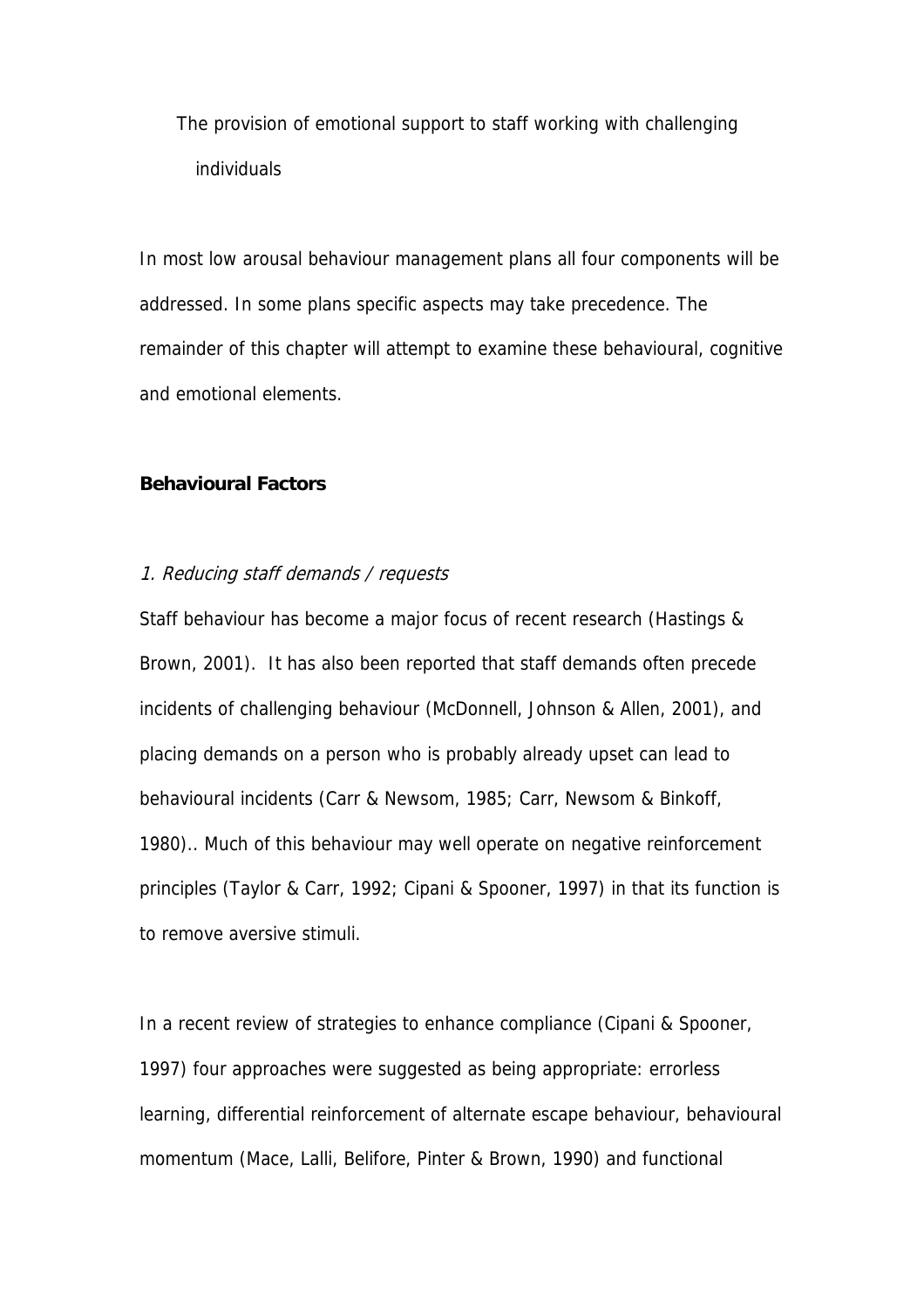communication training strategies (Carr, et al. 1994). These strategies may help an individual comply and cope with demands and requests. However, it is interesting to note that the reduction of demands per se was not even suggested as an option. A behaviour management strategy might consider the reduction of demands to low rates per se as a viable option. This is especially true when the consequence of placing a demand may increase the likelihood of physical assault.

Engaging people in purposeful activities can also reduce the frequency of challenging behaviours (Hill & Chamberlain, 1987). However, this process can produce the opposite effect and lead to challenging behaviours (Weld & Evans, 1990) and in extreme circumstances 'extinction bursts' (Iwata, et al, 1994).

 A low arousal approach suggests that staff demands and requests should be minimized as a short-term goal. From a behaviour analytic perspective, an appropriate question to pose would be 'Under what conditions and circumstances should a demand be made?' Carers should attempt to be flexible in how they introduce activities to people who present with challenges. The fact that a person is scheduled to go swimming at 10am does not necessarily mean that the activity should take place at that specified time. If the person appears to be upset, then the opportunity to go swimming could be re-presented gently every 10 or 15 minutes.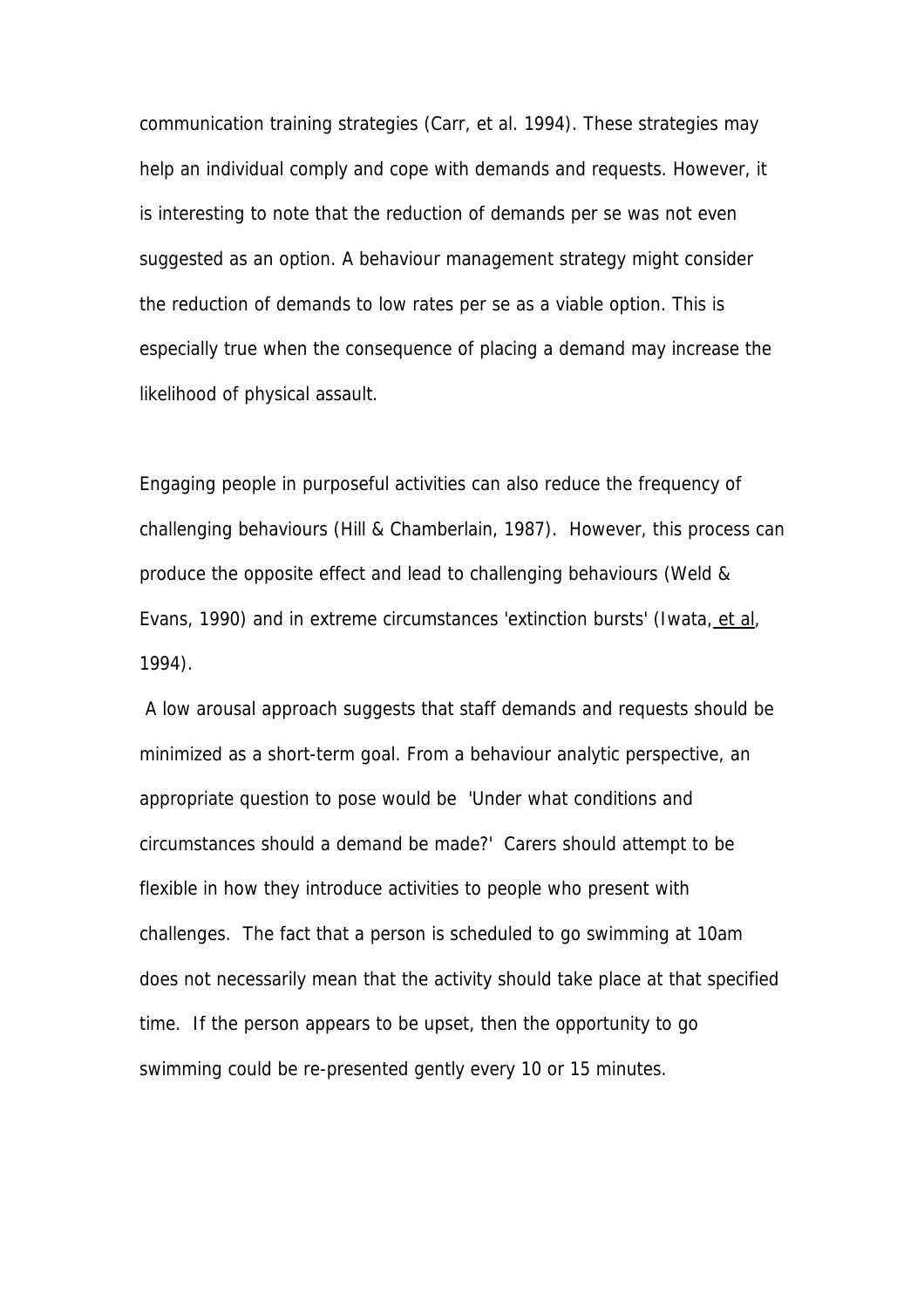Case example: Peter was a young person with learning disabilities who presented with high frequency aggressive behaviours when requested by staff to get up and go to work. He attended a day care centre which he stated that he 'did not like'. A wide range of day activities and positive incentives were tried to encourage him to get up with little success. Care staff had attempted a number of strategies to get him out of bed in the morning. These included: shouting at him, offering him incentives, getting him up first in the morning, and alternatively getting him up last, all with limited success. A low arousal approach was adopted (given that he could not stay in bed all day). Every 20 minutes starting from approximately 7.00am, a member of staff would knock on his door and ask him to get up ( he would usually swear at them). They were told not to argue with him under any circumstances. These polite requests were repeated calmly every 20 minutes. On average he would usually get up after 90 minutes, although there were still some days where he still refused to get up or became aggressive. On these 'bad days' staff were encouraged to 'give in'.

The staff in effect learned to manage his behaviour more appropriately in the short term. They did not change him as a person, but merely reduced the frequency and intensity of the request.

2. Avoidance of provocative verbal and non-verbal behaviours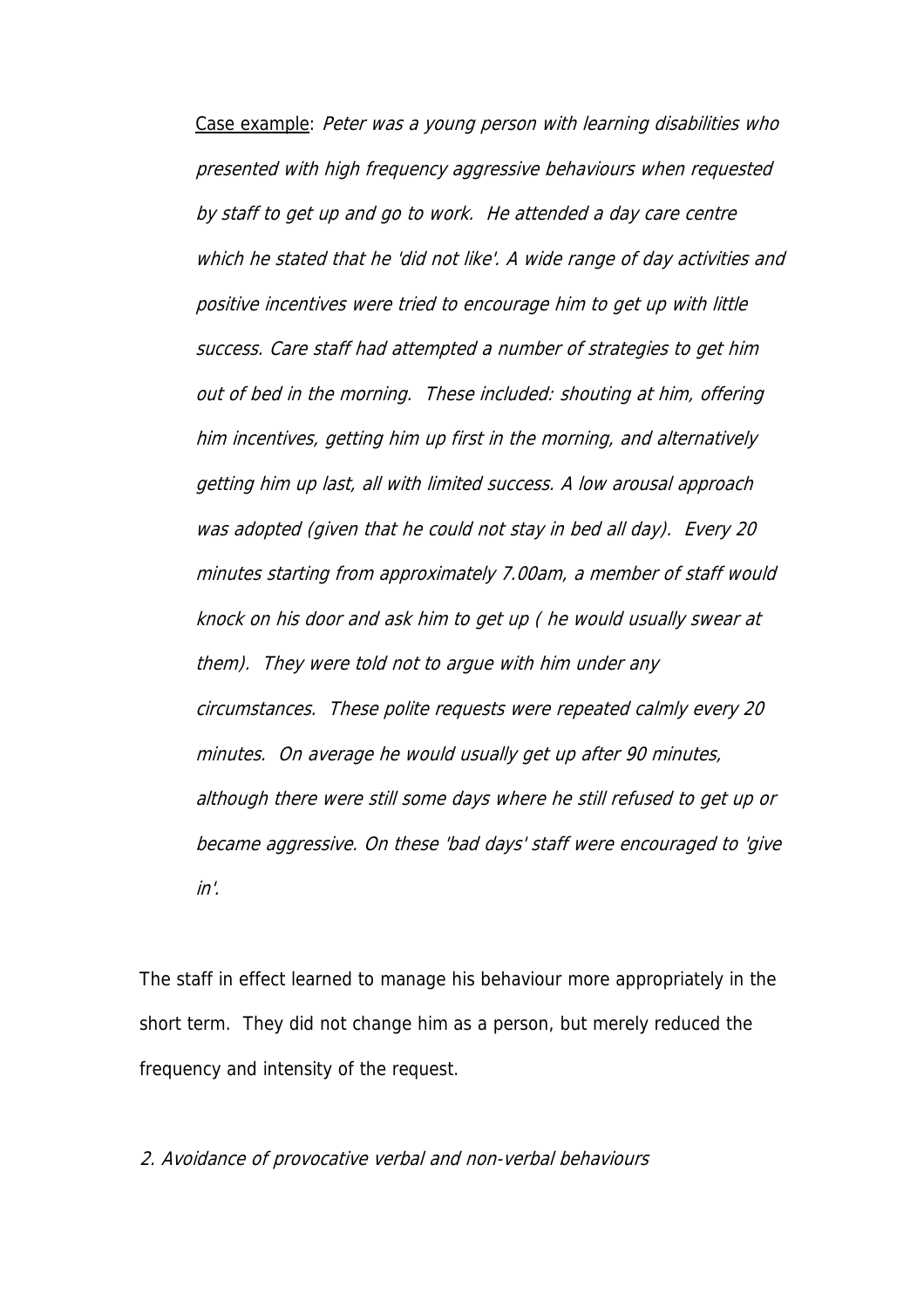Heightened physiological arousal is often associated with aggression (McDonnell, McEvoy & Dearden, 1994). The development of self-control procedures offers promise as a therapeutic intervention in such circumstances (Benson, Rice & Miranti, 1986; Black, Cullen, Dickens & Turnbull, 1988), but these approaches do not provide any significant advice as to what carers should do when confronted with an angry and highly aroused individual. There are a number interpersonal factors to consider when attempting to avoid increasing the physiological arousal of people with learning disabilities.

#### Non-verbal communication

While direct eye contact clearly has a communicative function (Argyle, 1988), it is also one of the most physiologically arousing phenomena known to man (Mehrabian, 1972). For this reason, it may not be advisable to maintain eye contact with a person who is already aroused and /or angry.

Similarly, while touch is a sign of warmth and dominance in the animal kingdom (Major & Heslin, 1982), it is also a sign of hostility, (McDonnell & Sturmey, 1993). Touch may also have paradoxical effects particularly among people with autism (O'Neill & Jones, 1997). While some research has suggested that touch can have a positive therapeutic effect on people who present with challenges (Hegarty & Gale, 1996), it has to be perceived by the person as comforting, and this is not necessarily a universal reaction. While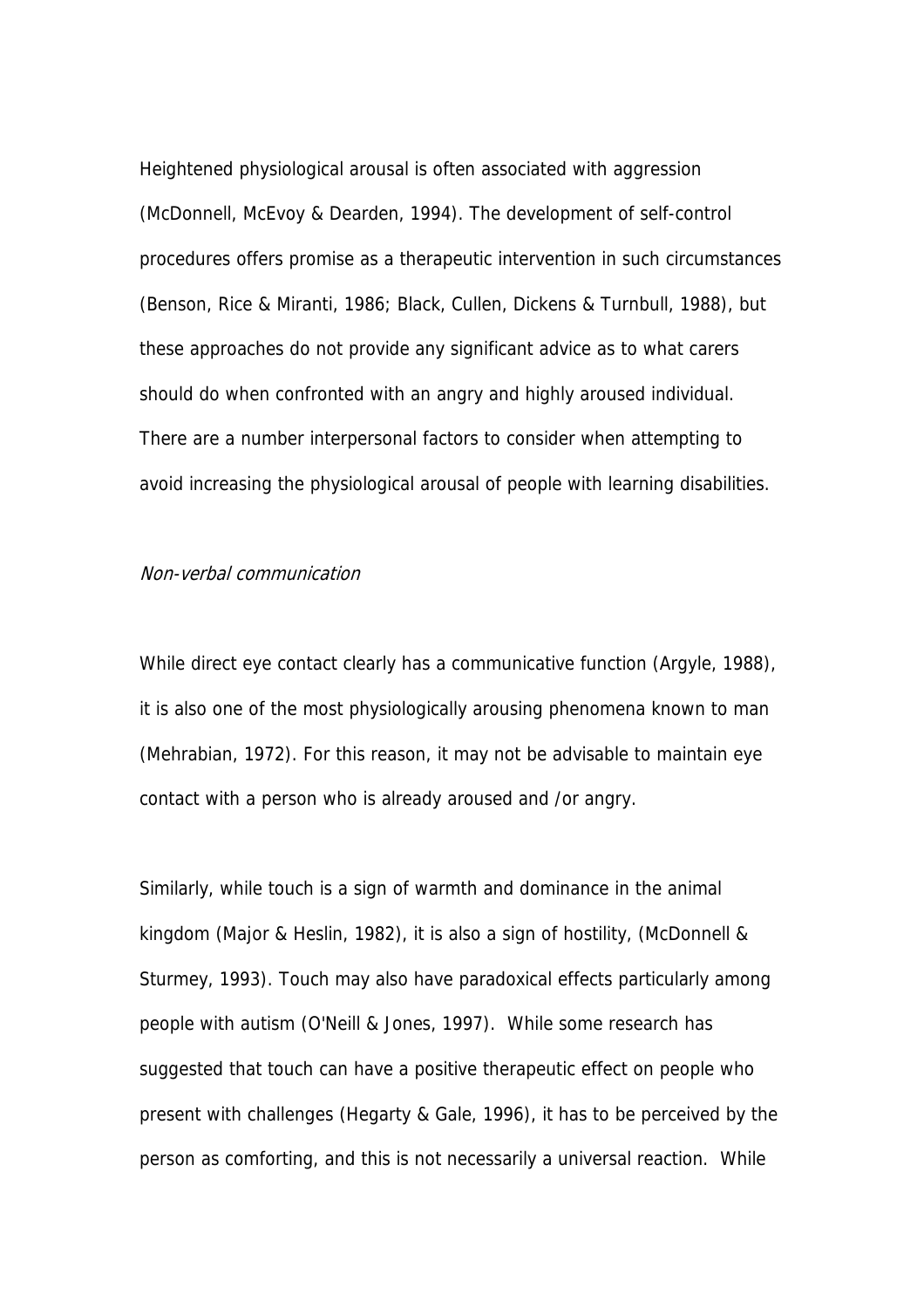the authors would not advocate that a person never touches somebody who is angry or upset, carers should be wary of doing so when an individual is clearly in an aroused state.

Research has also demonstrated that individuals are often wary about people invading their personal space (Hayduk, 1983). Invading a person's space can lead to increased physiological arousal and in some circumstances even assault (Kinzel, 1970). A low arousal approach would suggest that when a person is upset we should be wary about invading their space.

## Verbal communication

High speech volumes have been shown to be physiologically arousing (Argyle, 1986). People with autism can have marked sensitivity to sounds that can cause distress reactions (Bettison, 1994). Indeed, Temple Grandin (1994) reported that " loud noises were a problem often feeling like a dentist's drill hitting a nerve (p67)". In addition, receptive and expressive language problems are common place in individuals with learning disabilities. Carers should therefore be even more wary about how they speak to people, especially when they appear to be upset. They should be aware of the tone of their voices, speaking slowly and calmly may be useful and most importantly of all try to avoid raising their voice.

#### **Cognitive Factors**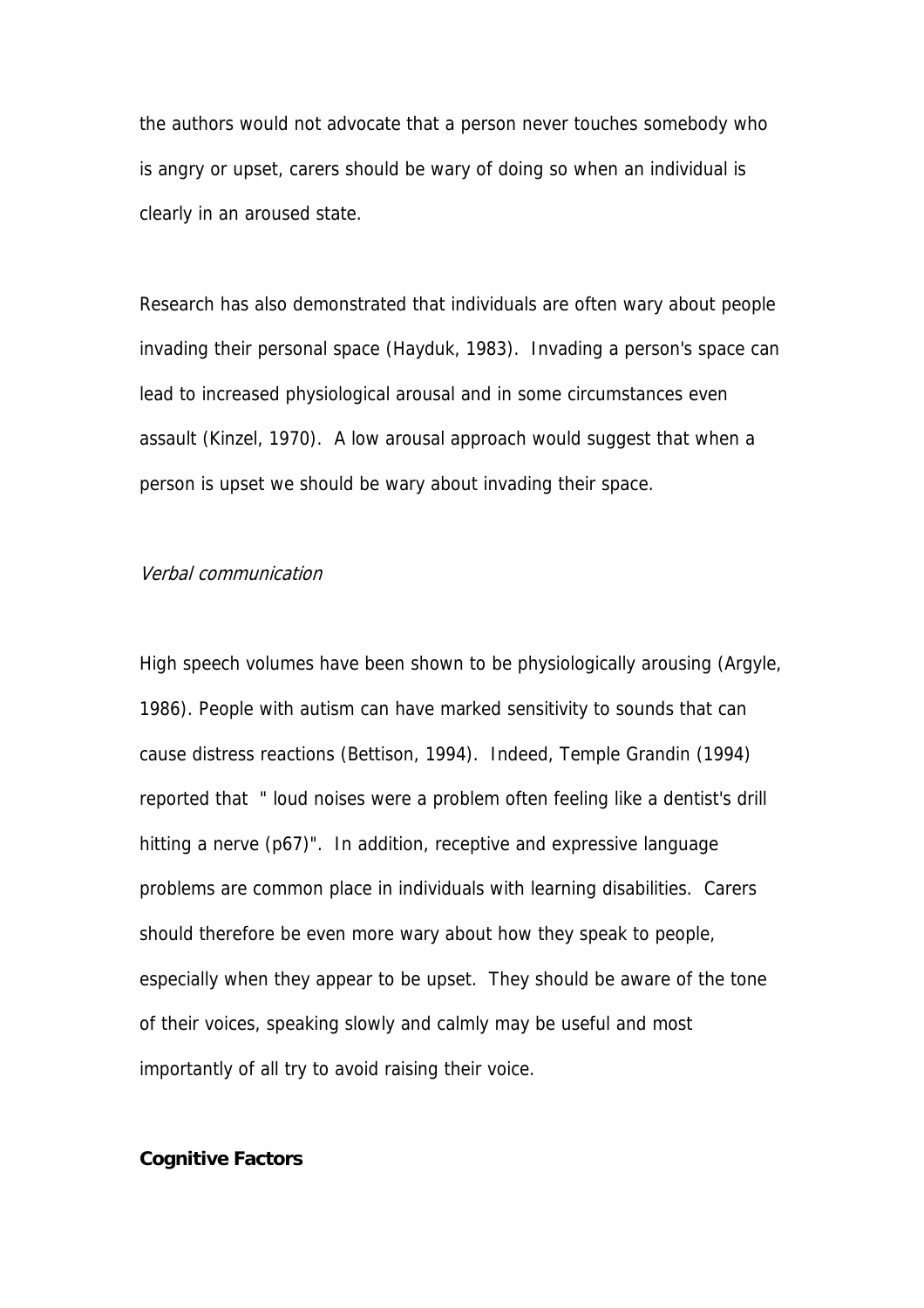#### 1. Challenging belief systems

Staff beliefs about challenging behaviours can have a strong influence on their actions (Hastings & Remington, 1994; Hastings & Brown 2000). In a cognitive framework, staff 'self rules' that influence their responses to challenging behaviours are equivalent to staff beliefs about intervening with challenging behaviours. Low arousal approaches can involve challenging such beliefs.

For example, the low arousal approach is often criticised by carers for encouraging them to 'give in' (McDonnell et al, 1998). This usually occurs because there is often a failure to appreciate the difference between managing and changing challenging behaviours, and can sometime s result in staff becoming locked in a 'battle of wills' with service users. The following example illustrates this point.

Case example: A young person with learning disabilities was taken out on a day trip that he appeared to enjoy. When the members of staff asked him to return to their car so he could go home he sat on the ground saying 'No!'. A crowd began to gather with the young man refusing to move from the spot. Both members of staff knew that he really liked ice cream. One member of staff bought him an ice cream and then asked him to move, which he duly did. After the person returned home the two staff members began to argue. One person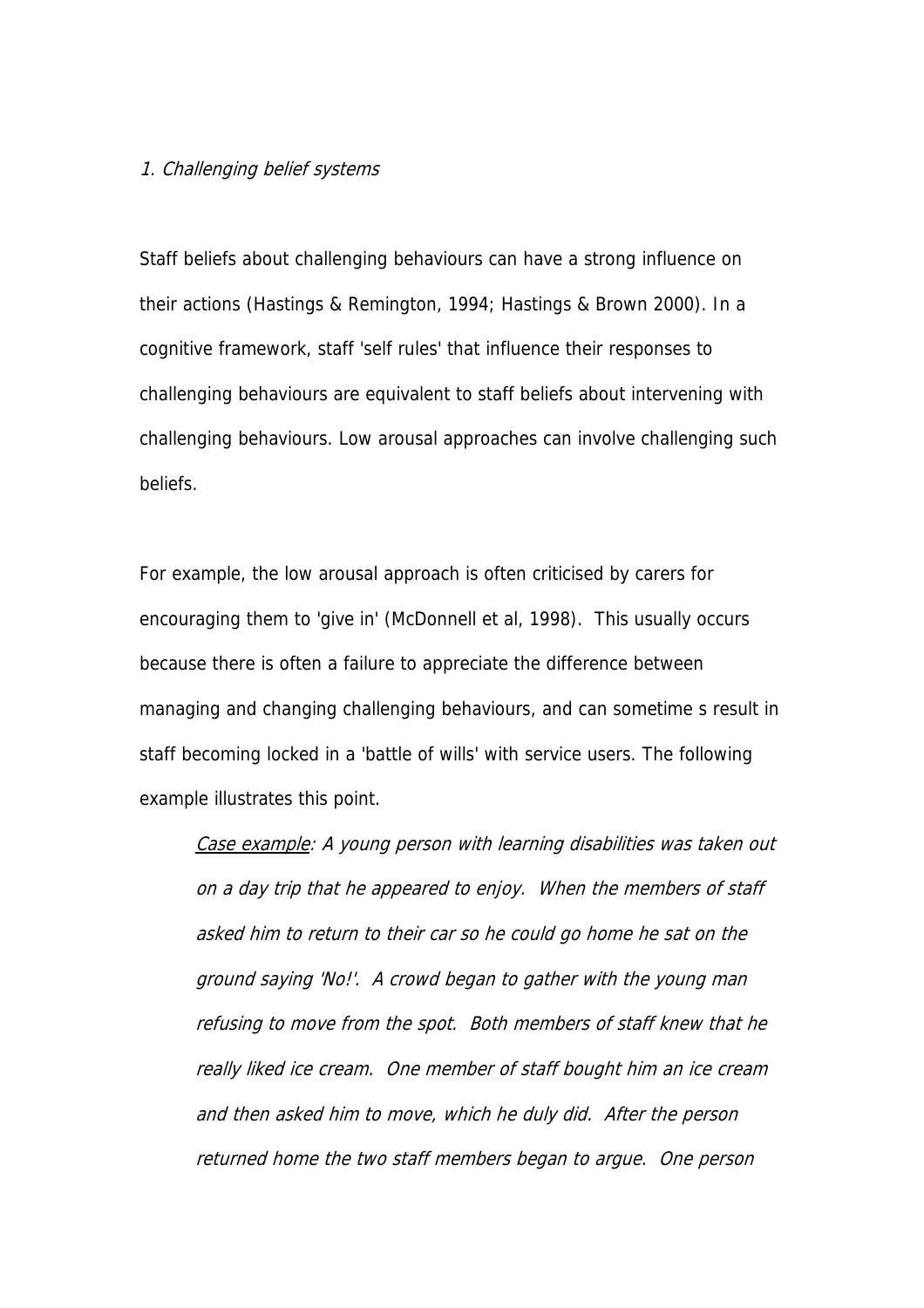felt that giving him an ice cream was 'reinforcing bad behaviour'. However, the second member of staff asked the question what would they be reinforcing by grappling and wrestling with the person?

This example illustrates quite neatly that people often fail to understand the distinction between avoiding conflict in the short-term and long-term behaviour change goals. There is often an underlying fear about 'giving in' to demands and requests that is termed 'catastrophic thinking'. In the above example catastrophic thinking would lead to a number of assumptions. First, once the person has learned to get an ice cream in this manner they will sit on the ground *every time* they go out until they get one (this assumes that the person has control over their behaviour). Second, the client will run out of money and the staff will have to use theirs to satisfy this need. Third, the client will become so overweight that they will become ill. Fourth, this strategy will generalise to every aspect of the person's life, he literally won't do anything unless he gets an ice cream. The outcomes described could happen, but how likely is this to be the case in reality? The only way to examine assumptions such as these is to gently test them out over time. The goal of short-term management is to keep all people involved safe and to avoid unnecessary conflict. Long-term goals involve changing a person's lifestyle and removing the need for the person to present challenges. Thus, to '*give in*' occasionally may seem a problem, but in reality it is a step towards developing a behaviour change programme.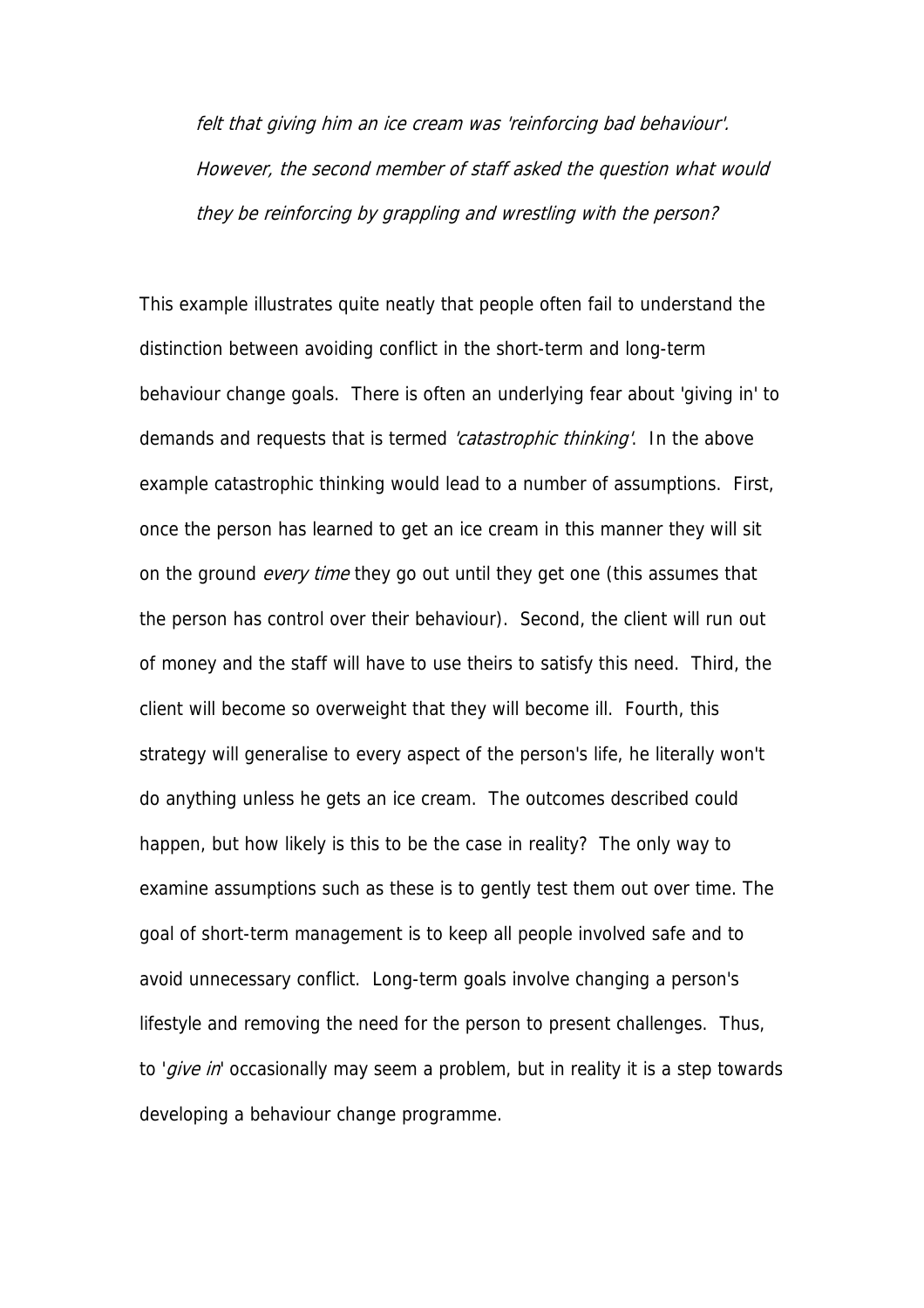Low arousal approaches may also involve exploring more fundamental beliefs. A number of studies suggest that staff attribute the challenging behaviours of persons with learning disabilities to a variety of causes (McDonnell, et al, 1997; Watts, et al, 1997, Hastings, 1996). Weiner (1980, 1986) proposed an attributional model of helping behaviour. In this model, the perceived controllability and the stability of the attributions are critical in carer decisions to help individuals. Challenging behaviours should be viewed more positively if the behaviour is perceived to be outside the persons control and stable (e.g., a person had epilepsy), whereas a carer may be more angry and negative towards a person if they perceive the person to be in control of their behaviour (Dagnan, Trower & Smith, 1998). It is the authors experience that many staff tend to perceive service users as attempting to assert control by employing challenging behaviours in a purposive and deliberate manner. Low arousal methods when successfully employed can at times make carers feel that they are 'giving in' (McDonnell, et al, 1998) and consequently, that service users are 'controlling' them.

Low arousal approaches encourage staff to attribute causes of challenging behaviours to external unstable factors. There is research that implies that staff who attribute the cause of behaviours to unstable factors tend to report higher levels of optimism and helping behaviour Sharrock, Day, Qazi & Brewin, 1990). While research has yet to empirically demonstrate that externalising the causes of challenging behaviours may effect staff interactions with people with learning disabilities (Hastings, 1997), it would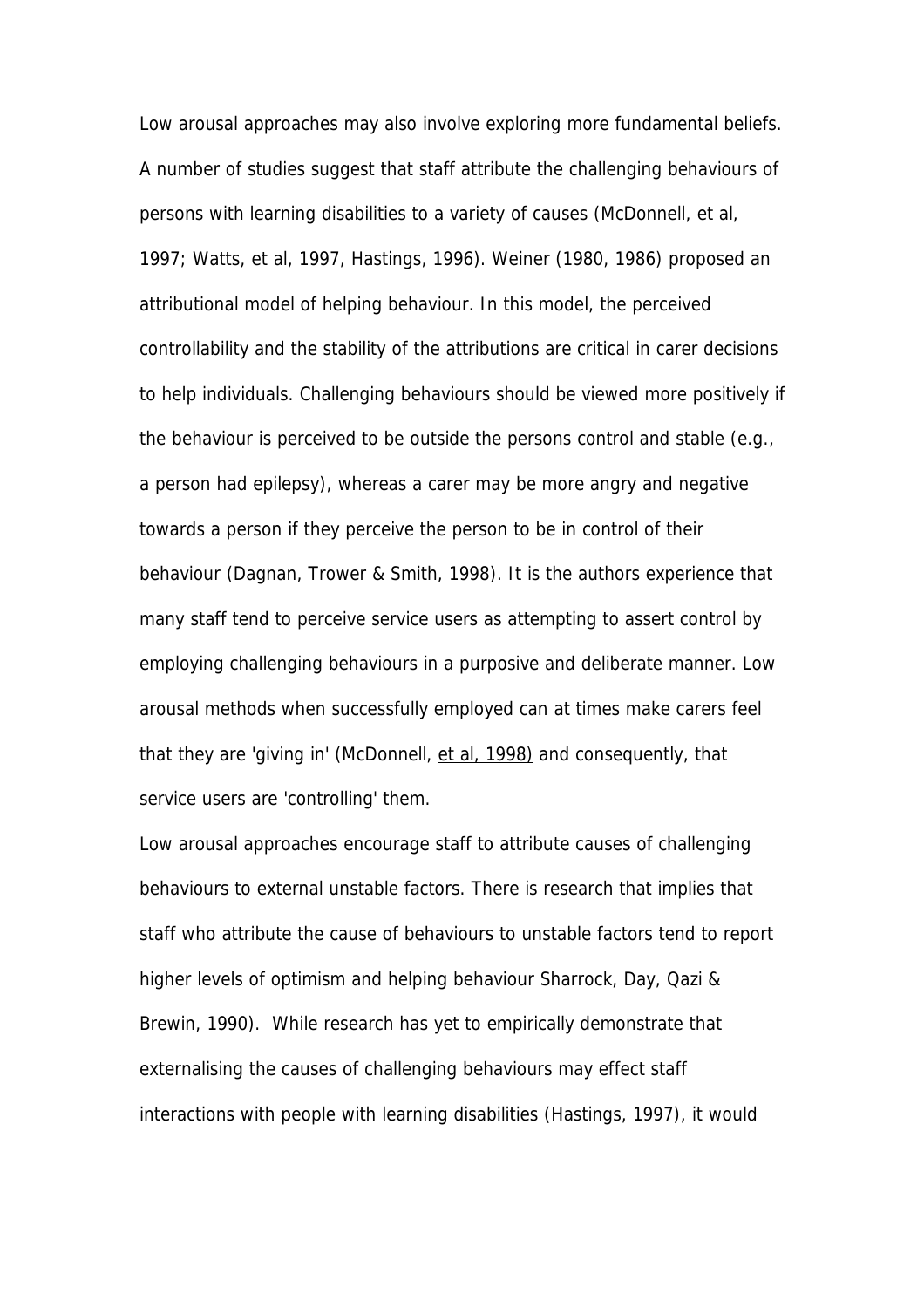seem logical that staff beliefs need to be addressed if their own behaviour is to change.

Case example: A person with learning disabilities presented with both physically aggressive behaviours and verbal threats on a daily basis. After an initial assessment it was discovered that staff attributed causes to stable dispositional characteristics of the person. The negative attributions were summarised by one member of staff: 'The verbal threats are methods (disposition) he has always (stable) used to control others. He will never change (stable). That's the way he always behaves when he does not get what he wants (controllability)".

behaviours. At one year follow up it was found that the frequency of It was found on analysis that the person was sensitive to noise, heat and mood swings which were not always under his control. He also had problems controlling his anger. A rationale was presented to his carers which argued that the person was rarely in control of his behaviours had not radically altered, however, the majority of staff felt that these same behaviours were less problematic as they understood that there were many times where the person 'just loses control'.

## **Emotional factors**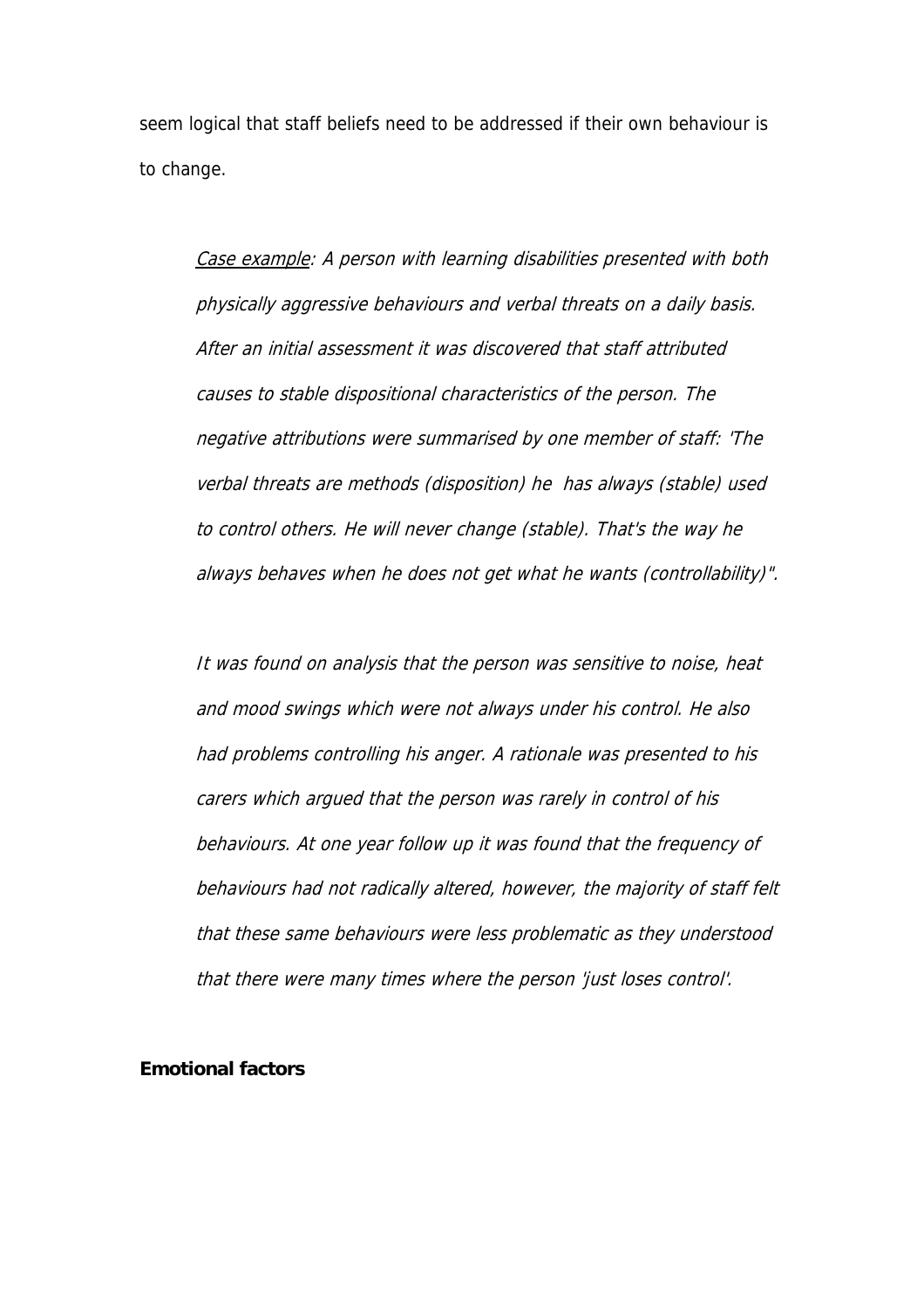Aggressive behaviours can evoke powerful emotions in carers (Bromley & Emerson, 1997; Oliver, 1993, Singh, Lloyd & Kendall, 1990). In some cases it may not always be possible to directly modify behaviour for technological and ethical reasons. The following case example illustrates these points.

Case Example: For the last year a young woman with autism and challenging behaviours has been eating large amounts of food in her residential home. In this time she has gained nearly three stone in weight and her carers are concerned that it is affecting her health. She has demonstrated a capacity to understand the implications of not dieting on her health. She was placed on a low fat diet by her consultant psychiatrist and her assaults on staff became very frequent. After seeking advice from an advocate she was taken off this diet and allowed to eat foods of her choice. Although the staff accept that it is her right to eat food of her choice they remain worried about her potential health related problems'.

In the above example emotional support was provided to the care staff. There beliefs about maintaining this persons health appeared to focus on we need to do this for her good' were extremely robust and almost impossible to change. One member of staff was overheard stating that it was much better in the 'old days'. In this case the staff were provided with regular support sessions where they were encouraged to accept the choice of the service user. Many individuals required re-assurance that they were not being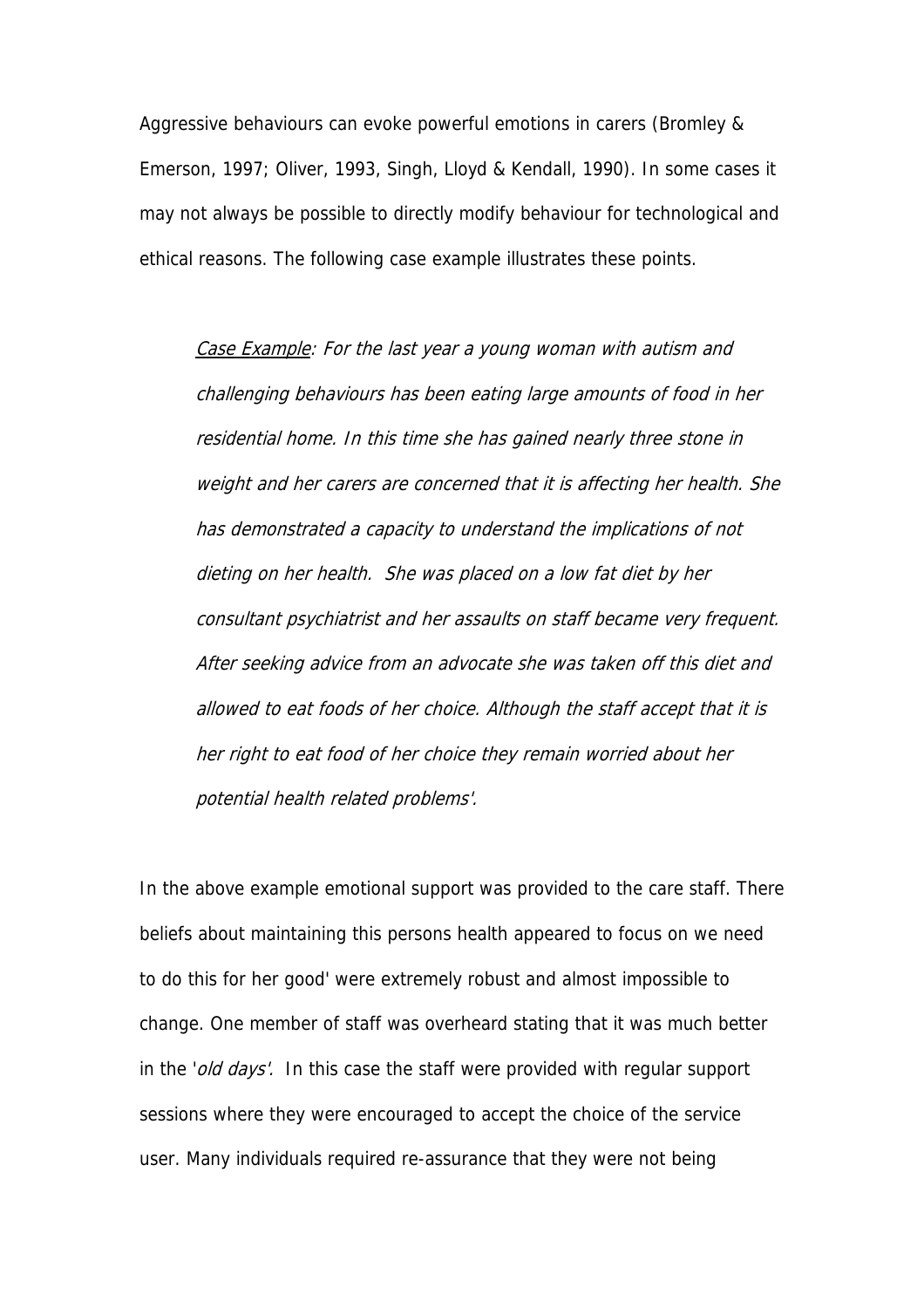negligent of their duty of care. In this situation providing a forum for staff to express there strong feelings did appear to have an impact on their behaviour. Ultimately, the service user continued to eat what *she* liked.

# **Conclusions**

Low arousal approaches should not be viewed as a panacea, However, further developing this short term technology could potentially make significant changes to both carers and people with learning disabilities. While the low arousal approaches described in this chapter may have some face validity, care should be taken when interpreting their utility as much more controlled research is needed into their efficacy. It is still a little disconcerting that the majority of behaviour management advice given to carers would appear to be anecdotal in nature (McDonnell & Sturmey, 1993). If the same standards were applied to behavioural interventions we would have no empirical basis to design such plans. Finally, low arousal approaches are as much a philosophy as well as a set of behaviour management techniques. Whilst, they do not represent a panacea for challenging behaviours, they may increase the possibility that less fearful staff may adopt more proactive behavioural supports

#### **References**

- Aarons, M. & Gittens, T. (1992). The handbook of Autism: A guide for parents and professionals: London, Routledge.
- Allen, D., McDonald, L., Dunn, C., & Doyle, T. (1997). Changing care staff approaches to the preventions and management of aggressive behavior in a residential treatment unit for persons with mental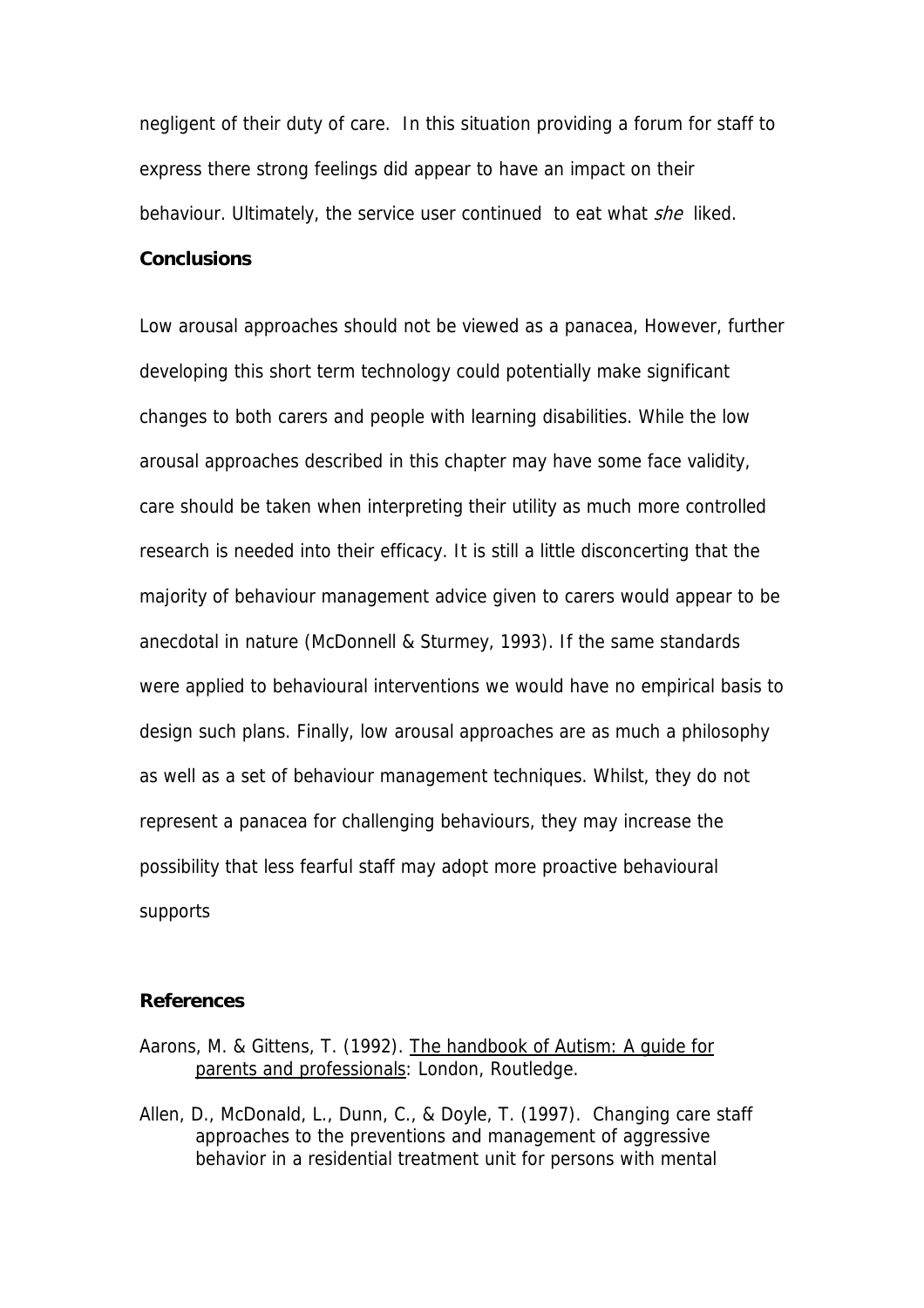retardation and challenging behavior. Research In Developmental Disabilities, 18, 101-112.

- Ager, A., & O'May, F. (2001). Issues in the definition and implementation of 'best practice' for staff delivery of interventions for challenging behaviour. Journal of Intellectual and Developmental disability, 26, 243-256.
- Allen, D. (2000). Recent research on physical aggression in persons with intellectual disabilities: An overview. Journal of Intellectual and Developmental Disability, 25, 41-57.
- Allen, D. (2001). Training carers in physical interventions: Research towards evidence based practice. Bild publications.
- Argyle, M. (1986). Social Interaction, London: Methuen.
- Benson, B.A., Rice, C.J., & Miranti, S.V. (1986). Effects of anger management training with mentally retarded adults in group treatment. Journal of Consulting and Clinical Psychology, 54, 728-729.
- Bettison, S. (1994) "Auditory Training" as a treatment for sound sensitivity in autism: Preliminary results. Special Education Perspectives. 13, (1).
- Black, L., Cullen, C., Dickens, P., & Turnbull, J. (1988). Anger control. British Journal of Hospital Medicine, 20, 325-329.
- Carr, E.G. & Durrand, V.M. (1985) Reducing behavior problems through functional communication training: Journal of Applied Behavioral Analysis, 18, 111-126.
- Carr, E.G, & Newsom, C.D. (1985). Demand related tantrums: conceptualization and treatment. Behavior Modification, 9, 403-426.
- Carr, E.G., Newsom, C,D., & Binkoff, J.A. (1980). Escape as a factor in the aggressive behaviour of two retarded children. Journal of Applied Behaviour Analysis, 13, 101-117.
- Cesarani, C. & Gerber, M. (1991) Exploring the experience of autism through first hand accounts: Journal of Autism and Developmental Disorders, 21, 301-314.
- Cipani, E & Spooner, F. (1997). Treating problem behaviors maintained by negative reinforcement. Research in Developmental Disabilities, 18, 329-342.
- Coe, D.A, & Matson, J.L. (1990). On the empirical basis for using aversive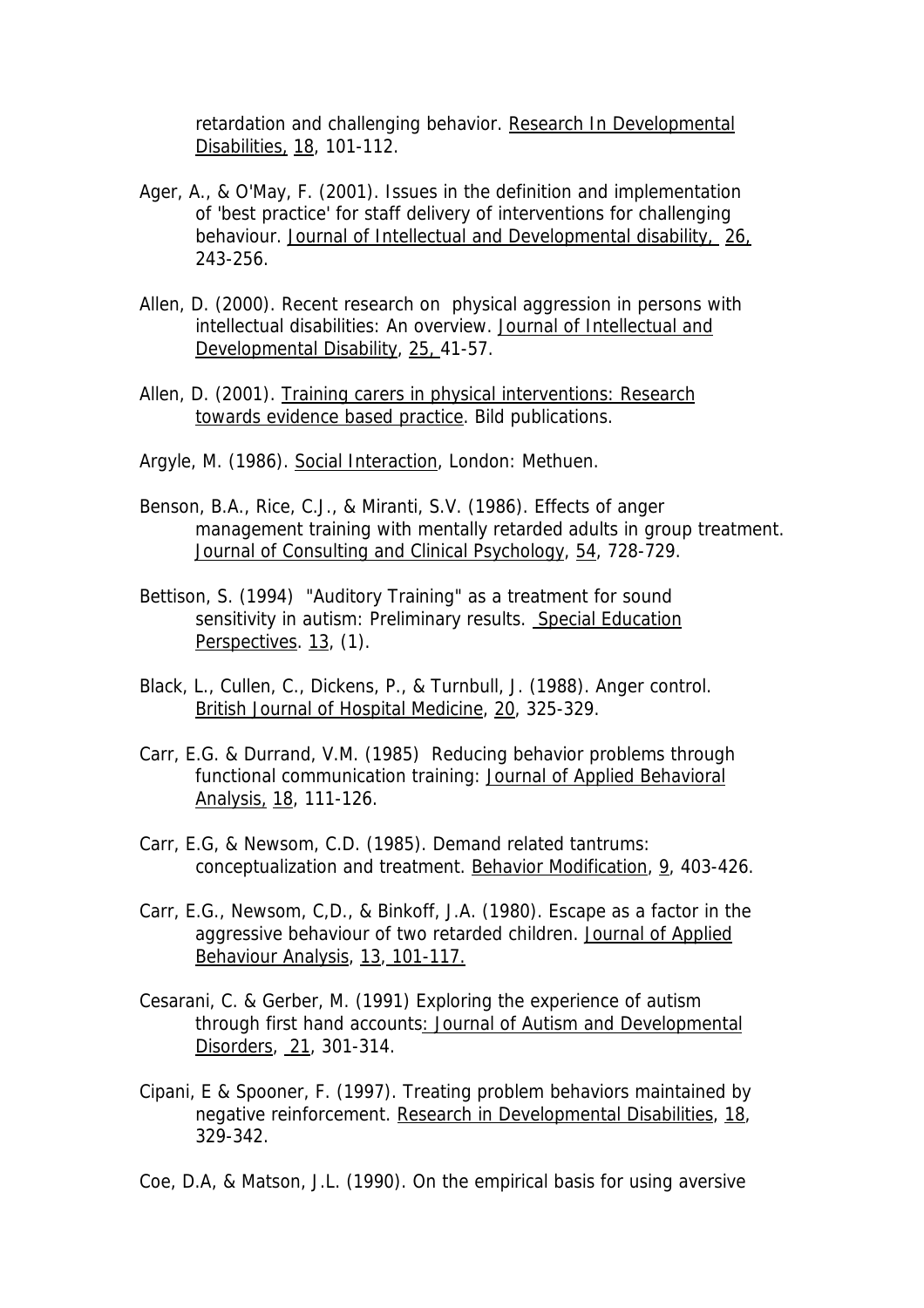and nonaversive therapy. In A C Repp & N N Singh(Eds.) Perspectives in the use of non aversive interventions for persons with developmental disabilities, Sycamore Publishing: Sycamore.

- Cullen, C. (1993). The treatment of people with learning disabilities who offend. In K Howells & C.R Hollin (Eds). Clinical approaches to the mentally disordered offender. Wiley: New York.
- Dagnan, D., Trower, P., & Smith, R. (1998). Care staff responses to people with learning disabilities and challenging behaviour: A cognitive emotional analysis.
- Dagnan, D. (2001). Personal communication.
- Donnellan, A.M., LaVigna, G.W., Negri-Schoulz, N. & Fassbender, L.L. (1988) Progress without punishment: Effective approaches for learners with behavior problems. New York: Teachers College Press.
- Donnellan, A.M. & Leary M.R. (1995) Movement differences and diversity in autism / learning disabilities: Madison, DRI Press.
- Ducharme, J.M. & Van Houten, R. (1994). Operant extinction in the treatment of severe maladaptive behavior. Behaviour Modification, 18, 139-170.
- Durand, V. M. (1990) Severe behaviour problems: A functional communication training approach: New York Guilford Press,
- Durand, V.M. & Carr, E.G. (1991). Functional communication training to reduce challenging behaviors, maintenance and applications in new settings: Journal of Applied Behavior Analysis, 24, 251-264.
- Emerson, E. (1993). Challenging behaviours and severe learning disabilities: Recent developments in behavioural analysis and intervention. Behavioural and Cognitive Psychotherapy 21,171-198.
- Emerson, E. (1995). Challenging behaviour: Analysis and intervention in people with learning difficulties. New York: Cambridge University Press.
- Emerson, E. & Hatton, C. (1996). De-institutionalization in the U.K. and Ireland: Outcomes for service users. Journal of Intellectual and Developmental Disability, 21, 17-37.
- Felce, D., Lowe, K., & DePaiva, S. (1994) Ordinary housing for people with severe learning disabilities and challenging behaviour. In E. Emerson, P McGill & J Mansell (Eds) Severe learning disabilities and challenging behaviours: Designing high quality services. London: Chapman Hall.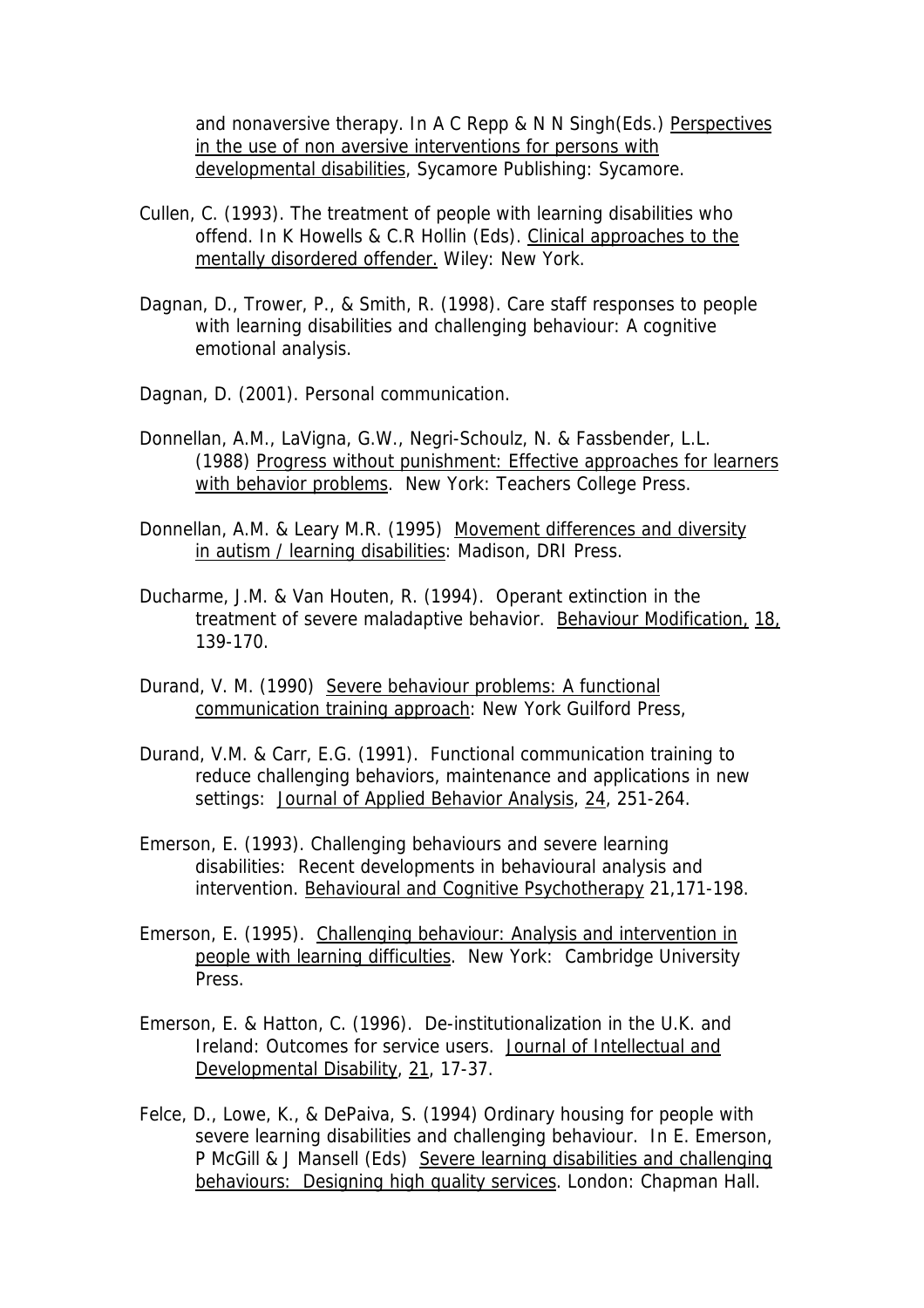Frith U. (1989) Autism: Explaining the enigma: Oxford, Blackwell.

- Gardner, W.I, & Moffatt, C.W. (1990). Aggressive behavior: definition, assessment and treatment. International Review of Psychiatry, 2, 91- 100.
- Gardner, W.I, & Cole, C.L. (1989). Self management approaches. In E Cipani (ed.). The treatment of severe behavior disorders: Behavior analysis approaches, Washington, AAMR.
- Gardner, W.I & Cole, C.L. (1987). Behavior treatment, behavior management and behavior control: needed distinction. Behavioral and Residential Treatment, 2, 37-53
- Grandin, T. (1992) An inside view of autism: In E, Schopler & G.B. Mesibov (Eds) High functioning individuals with autism: New York, Plenium **Press**
- Grandin, T. (1995). Thinking in pictures and other reports from my life with autism, New York: Random House.
- Harris, P.C. (1996). Physical restraint procedures for managing challenging behaviors presented by mentally retarded adults and children. Research in Developmental Disabilities 17, 2, 99-134.
- Hastings, R.P. (1996). Staff strategies and explanations for intervening with challenging behaviours. Journal of Intellectual Disability Research, 40, 166-175.
- Hastings, R.P & Brown, T. (2000). Functional assessment and challenging behaviors: Some future directions. Journal of the Association for Persons with severe handicaps, 25, 229-240
- Hastings, R.P. & Remington, B. (1994a) Rules of engagement: Towards an analysis of staff responses to challenging behaviours. Research in Developmental Disabilities 15, 279-298.
- Hastings, R.P. & Remington, B. (1994b). Staff behaviour and its implications for people with learning disabilities and challenging behaviours. British Journal of Clinical Psychology 33, 423-438.
- Hayduk, L.A. (1983) Personal Space: Where we stand now? Psychological Bulletin. 94, 293-335.
- Hegarty, J.R. & Gale, E. (1996) Touch as a therapeutic medium for people with challenging behaviours. British Journal of Learning Disabilities, 24, 26-32.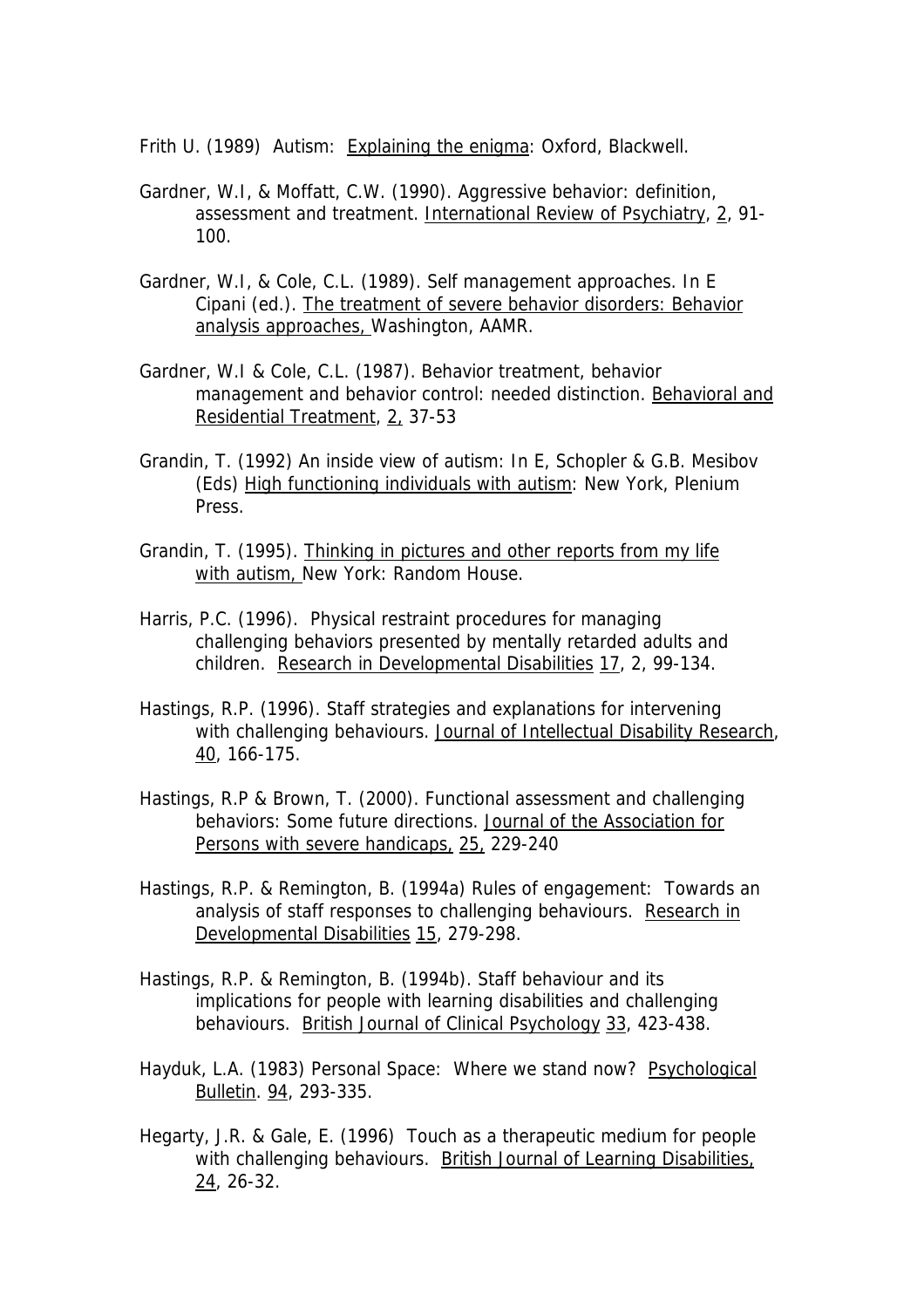- Hill, P & Chamberlain, P. (1983). Managing difficult and disruptive behaviour in residential settings: The use of room management. Behavioural Psychotherapy, 15, 337-349.
- Horner, R.H., Dunlap, G., Koegel, R.L., Carr, E.G., Sailor, W., Anderson, J., Albin, R.W. & O'Neill, R.E. (1990) Towards a technology of 'Nonaversive' behavioral support. Journal of the Association for Persons with Severe Handicap 15, 125-132.
- Iwata, B.A. (1987). Negative reinforcement in applied behavior analysis. Journal of Applied Behavior Analysis, 20, 361-368.
- Iwata, B.A., Pace, G.M., Cowdery, G.S., & Miltenberger, R.G. (1994). What makes extinction work: An analysis of procedural form and functions. Journal of Applied Behavior Analysis, 27, 133-144.
- Kinzel, A.F. (1970) Body buffer zones in violent persons. American Journal of Psychiatry, 127, 59-64.
- Kushlick, A.,Trower, P., & Dagnan, D. (1997). Applying cognitive behavioural approaches to the carers of people with learning disabilities who display challenging behaviours. In B Stenfert Kroese, D Dagnan & K Loumidis (Eds) Cognitive behaviour therapy for people with learning disabilities.
- LaVigna, G.W. & Donnellan, A.M. (1986) Alternatives to punishment: solving behaviour problems with non-aversive strategies. New York: Irvington.
- LaVigna, G.W., Willis, T.J & Donnellan, A.M. (1989). The role of positive programming in behavioral treatment. In E Cipani (Ed.) The treatment of severe behaviour disorders, AAMR, Washington.
- Leary, M.R. & Hill, P.A. (1996) Moving on: autism and movement disturbance, Mental Retardation, 34, 39-53.
- Mace, F.C., Lalli, M.L., West, B.J., Belifore, P., Pinter, E., & Brown, D.K. (1988).Behavioral momentum in the treatment of noncompliance. Journal of Applied Behavior Analysis, 21, 123-142.
- Major, B. & Heslin, N. (1982) Perceptions of some sex and crass sex touching: it's better to give than to receive. Journal of Nonverbal Behaviour 6, 148-162.

McDonnell, A.A. & Sturmey, P. (1993) Managing violent and aggressive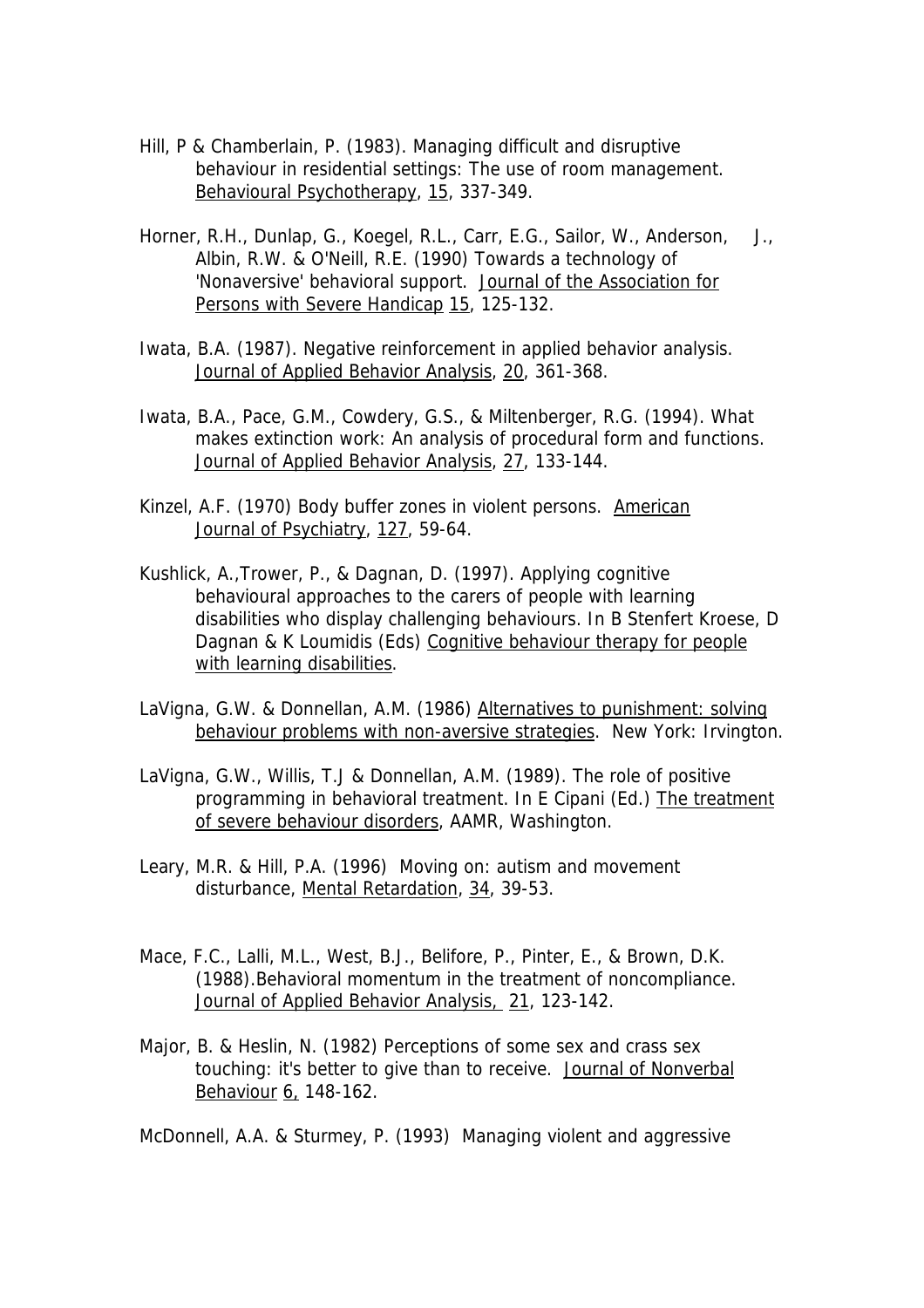behaviour: towards better practice. In R.S.P. Jones & C.B. Eayrs (Eds) challenging behaviour and intellectual disability: A psychological perspective, Avon: Bild.

- McDonnell, A.A., McEvoy, J. & Dearden, R. (1994) Coping with violent situations in the caring environment. In T. Wykes (Ed) Violence and healthcare professionals, London: Chapman Hall.
- McDonnell, A.A., Sturmey, P. & Dearden, R. (1993) The acceptability of physical restraint procedures. Behavioural and Cognitive Psychotherapy 21, 255-264.
- McDonnell, A.A. (1997). Training care staff to manage challenging behaviours: An evaluation of a three day training course. British Journal of Developmental Disabilities. 43, 156-162.
- McDonnell, A.A., Cleary, A., Reeves., Hardman, J & King, S. (1997). What is a non aversive approach ? A bit of gentle preaching. Clinical Psychology Forum, no 106, 4-7.
- McDonnell, A.A., Reeves, S., Johnson, A. & Lane, A. (1998). Managing challenging behaviours in an adult with learning disabilities: The use of a low arousal approach. Cognitive and Behavioural Psychotherapy. 26, 163-171.
- McDonnell, A.A, & Jones, P. (2001). Staff training in the management of aggressive behaviours: Outcome data on 15 training courses. (Manuscript submitted for publication).
- McDonnell, A.A., Johnson, A., & Allen, J (2001). Care staff perceptions of aggressive behaviours. (Manuscript submitted for publication).
- McGee, J.J., Menolascino, F.J., Hobbs, D.C., & Menousek, P.E. (1987). Gentle teaching: A non aversive approach to helping persons with learning disabilities,Human Sciences Press: New York.
- Mehrabian, A. (1972) Nonverbal communications. Chicago: Aldune, Atherton.
- O'Neill, M. & Jones R.S.P. (1997) Sensory perceptual abnormalities in autism: A case for more research. Journal of Autism and Developmental Disorders, 27, 283-293.
- Reiss S. & Havercamp, S.M. (1997) Sensitivity theory and mental retardation: Why functional analysis is not enough. American Journal on Mental Retardation. 101, 553-566.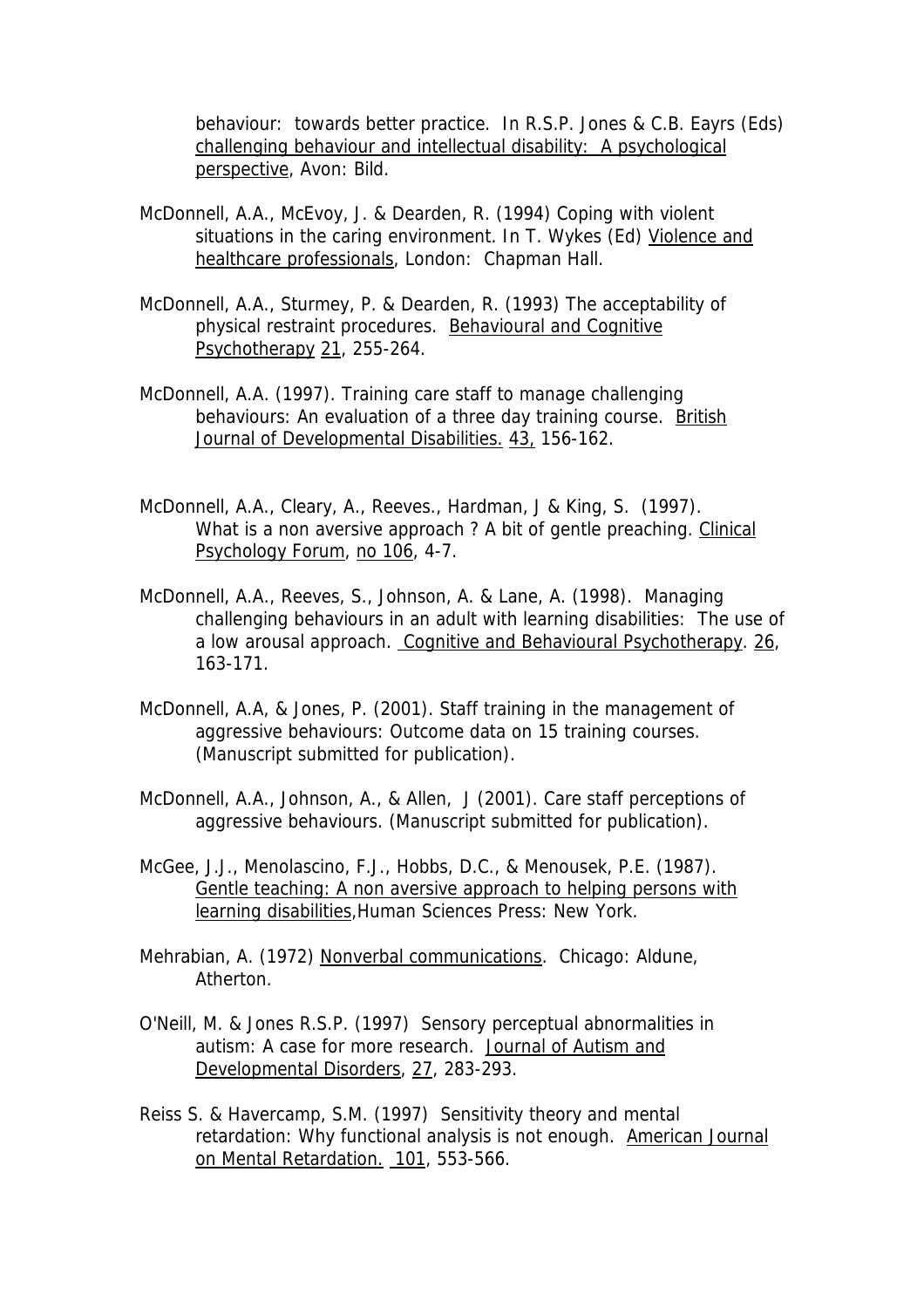- Repp, A.C. & Brulle, A.R.C. (1981) Reducing aggressive behaviour of mentally retarded persons: In Matson J.L. & MacCartney, R. Handbook of behavior modifications with the mentally retarded:New York, Plenum.
- Rutter, M. (1978). Diagnosis and definition of childhood autism. Journal of Autism and Childhood Schzophrenia, 8, 139-161.
- Samson, D.M. & McDonnell, A.A. (1990) Functional analysis and challenging behaviours. Behavioural Psychotherapy, 18, 259-271.
- Scotti, J.R., Ujcich, K.J., Weigle, K.L., Holland, C.M. & Kirk, K.S. (1996). Interventions with challenging behavior of persons with developmental disabilites: A review of current research practices. Journal of the Association for Persons with Severe Handicaps, 21,123-134.
- Sharrock, R., Day, A., Qazi, F., & Brewin, C. (1990). Explanations by professional care staff, optimism and helping behaviour: an application of attribution theory. Psychological Medicine, 20, 849-855
- Skinner, B.F. (1945). The operational analysis of psychological terms. Psychological Review, 42, 270-277.

.

- Taylor, J.C.& Carr, E.G.(1992). Severe problem behaviors related to social interaction 2: A systems analysis. Behavior Modification, 16, 336-371.
- Wahler, R.G & Fox, J.J. (1981). Setting events in applied behavior analysis: Toward a conceptual and methodological expansion. Journal of Applied Behavior Analysis, 14, 327-338.
- Watts, M.J., Reed, T.S., & Hastings, R.P. (1997). Staff strategies and explanations for intervening with challenging behaviours: a replication in a community sample. Journal of Intellectual Disability Research, 41, 258-263.
- Weiner, B. (1980). A cognitive (attribution)- emotion action model of helping behaviour: an analysis of judgements of help giving. Journal of Personality and Social Psychology, 39, 1142-1162.
- Weiner, B. (1986). An attributional theory of motivation and Emotion. Springer-verlag: Berlin.
- Weld, E & Evans, I. (1990). The effects of part versus whole teaching strategies on skill acquisition and excess behaviour. American Journal on Mental Retardation. 94, 377-386.

Whitaker, S. (1993) The reduction of aggression in people with learning